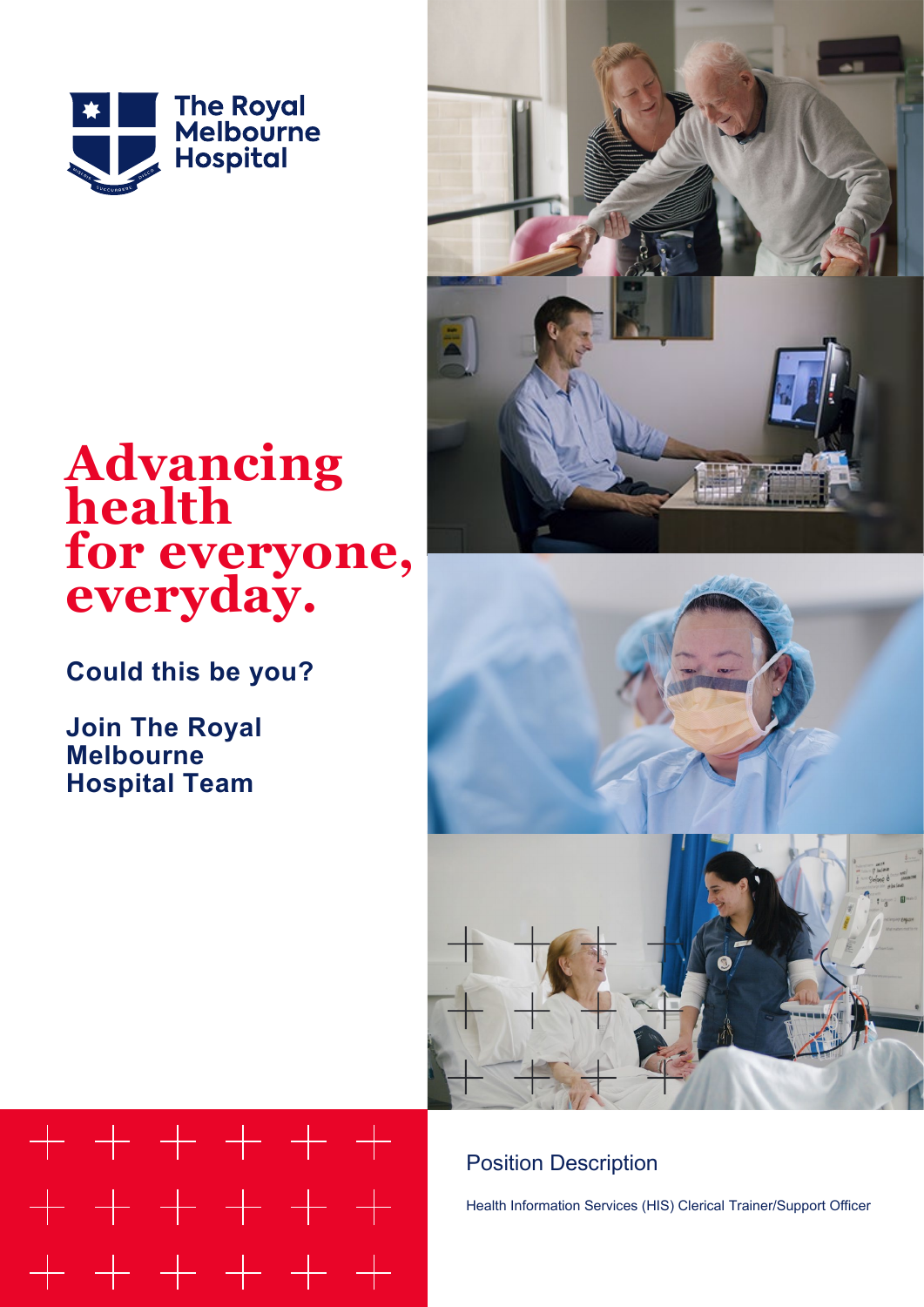

#### **THE ROYAL MELBOURNE HOSPITAL**

The Royal Melbourne Hospital (RMH) began in 1848 as Victoria's first public hospital. And while we only had 10 beds to our name, we had the community of Melbourne behind us, and we were ready to provide the best possible care for those in need.

Since those early years, we've moved forward with purpose. Always at the forefront, leading the way on improving the quality of life for all.

Today the RMH is one of the largest health providers in the state, providing a comprehensive range of specialist medical, surgical, and mental health services; as well as rehabilitation, aged care, outpatient and community programs.

Our reputation for caring for all Melburnians is as essential to who we are as any scientific breakthrough we make. We're here when it matters most, and we'll continue to be the first to speak out for our diverse community's wellbeing.

## **OUR VISION Advancing health for everyone, every day.**

#### **THE MELBOURNE WAY**

At The RMH we're inspired by our vision of Advancing health for everyone, every day. While we're each going about our different roles, we're united by a shared understanding of the way we do things around here. We call it The Melbourne Way. We put people first — leading with kindness and working together, we excel as one Royal Melbourne Hospital.





People are at the heart of everything we do. We take the time to understand how we can make the most positive difference for them.



Our care and compassion sets us apart. We lead the way with a respectful, inclusive spirit embracing the things that make us all unique.





True excellence is only possible when we work as one Royal Melbourne Hospital community. Through collaboration, we set the highest of standards and achieve our goals.

#### **OUR PRIORITIES**

The RMH Strategic Plan: Towards 2025. Advancing health for everyone, every day is our plan for the future one which we are committed to achieving together. This position contributes to the achievement of the five Strategic Goals, articulated in the plan:

- **1. Be a great place to work and a great place to receive care**
- **2. Grow our Home First approach**
- **3. Realise the potential of the Melbourne Biomedical Precinct**
- **4. Become a digital health service**
- **5. Strive for sustainability**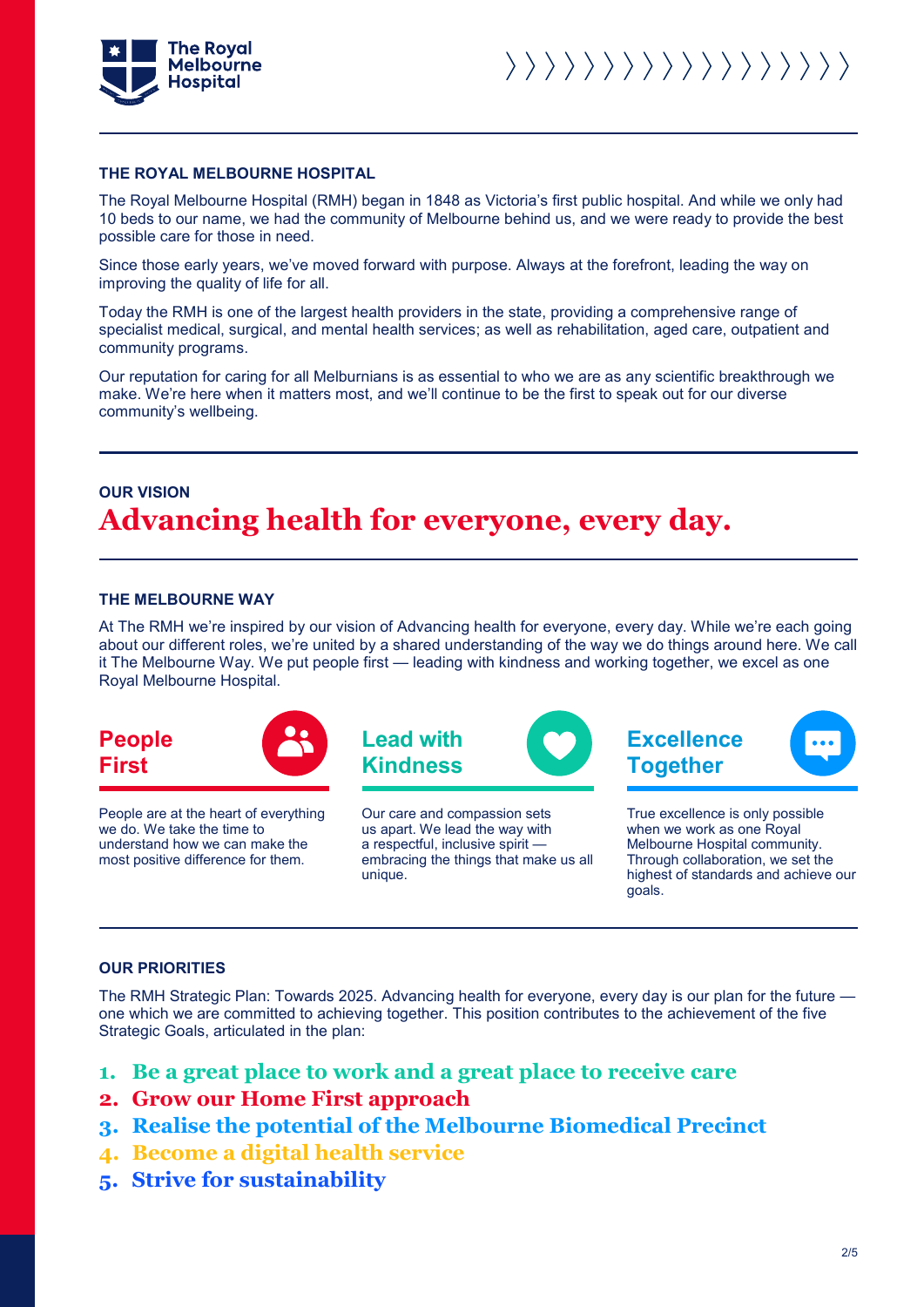



# **Position Description**

| <b>Position Title:</b>             | <b>Health Information Services (HIS) Clerical</b><br><b>Trainer/Support Officer</b>                                                                   |
|------------------------------------|-------------------------------------------------------------------------------------------------------------------------------------------------------|
| <b>Service:</b>                    | Health Information Services - Information and<br>Performance                                                                                          |
| <b>Location:</b>                   | The Royal Melbourne Hospital – City Campus/Royal<br><b>Park Campus</b>                                                                                |
| <b>Reports To:</b>                 | <b>ECM Operations Manager</b>                                                                                                                         |
| <b>Enterprise Agreement:</b>       | Victorian Public Health Sector (Health and Allied<br>Services, Managers and Administrative Workers) Single<br>Interest Enterprise Agreement 2016-2020 |
| <b>Classification:</b>             | HS <sub>2</sub>                                                                                                                                       |
| <b>Employment Status:</b>          | Full Time – 80 Hours fortnight (including ADO)                                                                                                        |
| <b>Immunisation Risk Category:</b> | Category C                                                                                                                                            |
| <b>Date of Review:</b>             | December 2021                                                                                                                                         |

#### **POSITION SUMMARY**

- Responsible for the training of clerks in Health Information Services (HIS) in the digitization of medical record content using the Enterprise Content Management (ECM) system including preparation, scanning and quality assurance
- Responsible for the training of clerks in HIS in the EMR to conduct tasks including chart corrections, release of information, deficiency tracking and patient portal etc.
- Create training templates
- Monitor processes and throughput and provide feedback and recommendations
- Communicate with ECM Operations Manager with progress and recommendations for training
- Organise and initiate training plan with ECM Operations Manager to train all staff in prepping, scanning and QA and EMR tasks
- Develop training documentation and maintain ECM and EMR staff manuals
- Action Document Correction errors in ECM and EMR
- Make recommendations on system and process improvements
- Conduct productivity/KPI audits
- Run reports and complete KPI data
- Assist with prioritisation of scanning and answering queries relating to scanning/ECM
- Assist ECM Operations Manager with work allocations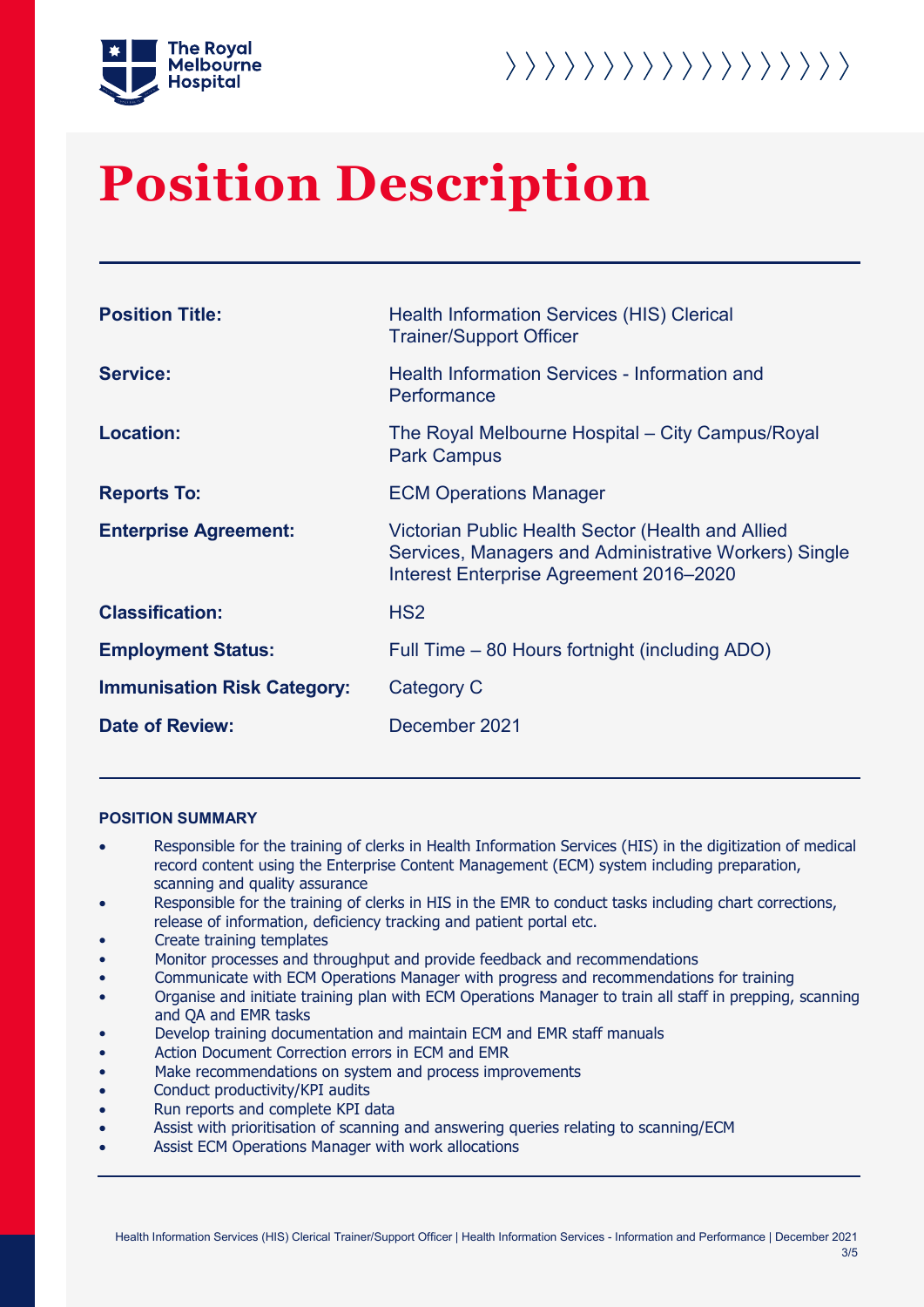

- Other ad-hoc duties as directed by ECM Operations Manager eg. Overlays, health hub activations, external pathology interface errors, contract care uploading, assisting with queries, assist with on boarding, document destruction, ordering supplies, privacy reports
- Coverage for ADO's, sick leave, approved annual leave and any other leave (e.g. maternity or long service leave) for HIS Clerks and ECM Operations Manager – support only

#### **KEY ACCOUNTABILITIES**

- Training of the ECM team in all aspects of digitizing medical record content and EMR
- Communicate with ECM Operations Manager on progress and make recommendations in relation to training
- Organize and initiate plan with ECM Operations Manager to train all staff in prepping, scanning and QA
- Make recommendations on optimization of the ECM system and EMR
- **Ensure that medical record** documentation is accurately arranged in the ECM system

#### **KEY RELATIONSHIPS**

- Health Information Services
- Clinical Staff
- Ward Staff
- Transformation and Quality

#### **Internal External**

- Other Health Organisations
- Healthcare Providers
- General Public

### **KEY SELECTION CRITERIA**

#### **Essential:**

- Previous experience in digitization of medical record content
- Previous experience in HIS
- Excellent communication skills, both oral and written
- Excellent IT adaptation skills
- Proficient Microsoft Office skills
- Strong analytical and problem solving skills
- Excellent interpersonal skills

#### **Desirable:**

- Training experience
- Bachelor of Health Information Management

### **KEY PERFORMANCE INDICATORS**

Your performance will be measured through your successful:

- Demonstration of RMH values
- Achievement of portfolio specific KPI targets